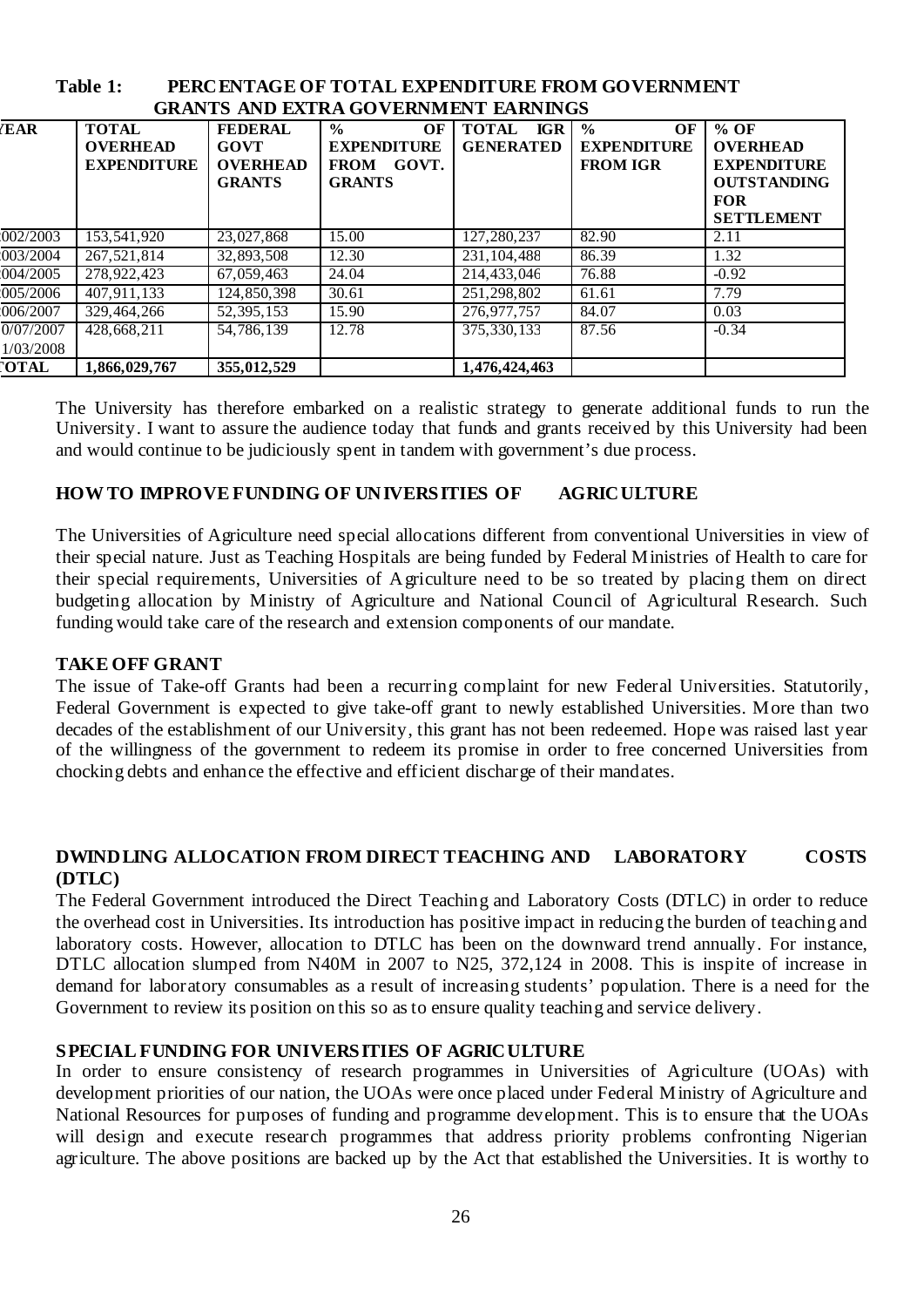note that this Act has not been revoked, changed or replaced. Consequently, the UOAs need to be funded by the Federal Ministry of Agriculture, Water Resources and Rural Development.

# **ASSESSMENT OF INTERNAL AND EXTERNAL EFFECIENCY OF THE UNIVERSITY**

# a. **STABLE ACADEMIC CALENDAR**

The University operates a stable and peaceful academic calendar as approved by the University Senate. This was made possible because of the prevailing peace and security on the campus. The graduate output of the University in 2008 was 1161. Of this number, 81% of the graduates were in the 1<sup>st</sup> and  $2<sup>nd</sup>$  class divisions. This is an indication of high quality of our products. The University awarded degrees of Doctor of Veterinary Medicine (DVM) to the first set of graduands in the College of Veterinary Medicine.

The Postgraduate School graduated 21 PhD candidates, 64 Masters Degree Students, 47 Postgraduate Diploma during the year. The attrition rate was less than one percent (1%) while percentage of final year spill over was less than one percent. These low attrition rates and spill over figures of final year students are attributable to Senate review of some regulations on number of units that can be carried forward by students and improvement of teaching and learning environments. The University did not record any incidence of examination malpractices.

The employers rating of our graduates is high because of the skills acquired while in school. Our training emphasized self employment, job creation and entrepreneurial skills.

It is customary for the University to conduct mock accreditation exercises for our academic programmes that are due for accreditation. Results of such self examination keep the University administration on track to keep and maintain standards of facilities.

| S.No           | <b>College/Department</b>                                       | Approval      | $\overline{\text{Year}}$<br>of <sub>1</sub> | <b>Accreditation</b>      |
|----------------|-----------------------------------------------------------------|---------------|---------------------------------------------|---------------------------|
|                |                                                                 | <b>Status</b> | Commencement                                | <b>Status</b>             |
|                | <b>COLLEGE OF AGRICULTURAL MANAGEMENT AND RURAL DEVELOPMENT</b> |               |                                             |                           |
| 1              | Agricultural<br>Department<br>of                                | Approved      | 1988                                        | <b>Full Accreditation</b> |
|                | Economics and Farm Management. B                                |               |                                             |                           |
|                | Agric                                                           |               |                                             |                           |
| $\overline{2}$ | Department of Agricultural Extension                            | Approved      | 1988                                        | <b>Full Accreditation</b> |
|                | and Rural Development. B Agric                                  |               |                                             |                           |
| 3              | Department of Communication and                                 | Approved      |                                             | <b>Full Accreditation</b> |
|                | General Studies, B.Sc.                                          |               |                                             |                           |
| $\overline{4}$ | Agricultural<br>Department of                                   | Pending       | 2008                                        | <b>Full Accreditation</b> |
|                | Administration. B. Agric.                                       | Approval      |                                             |                           |
|                | <b>COLLEGE OF ANIMAL SCIENCE AND LIVES TOCK PRODUCTION</b>      |               |                                             |                           |
| 5              | Department of Animal Breeding and                               | Approved      | 1988                                        | <b>Full Accreditation</b> |
|                | Genetics. B Agric                                               |               |                                             |                           |
| 6              | Department of Animal Nutrition. B                               | Approved      | 1988                                        | <b>Full Accreditation</b> |
|                | Agric                                                           |               |                                             |                           |
| 7              | Department of Animal Production and                             | Approved      | 1988                                        | <b>Full Accreditation</b> |
|                | Health. B Agric                                                 |               |                                             |                           |
| 8              | Department of Pasture and Range                                 | Approved      | 1988                                        | <b>Full Accreditation</b> |
|                | Management. B Agric                                             |               |                                             |                           |
| 9              | Department Animal Physiology.<br>B                              | Approved      | 2006                                        | <b>Full Accreditation</b> |
|                | Agric                                                           |               |                                             |                           |

# b. **Undergraduate Academic Restructuring of Programmes, Approval Status, Year of Commencement**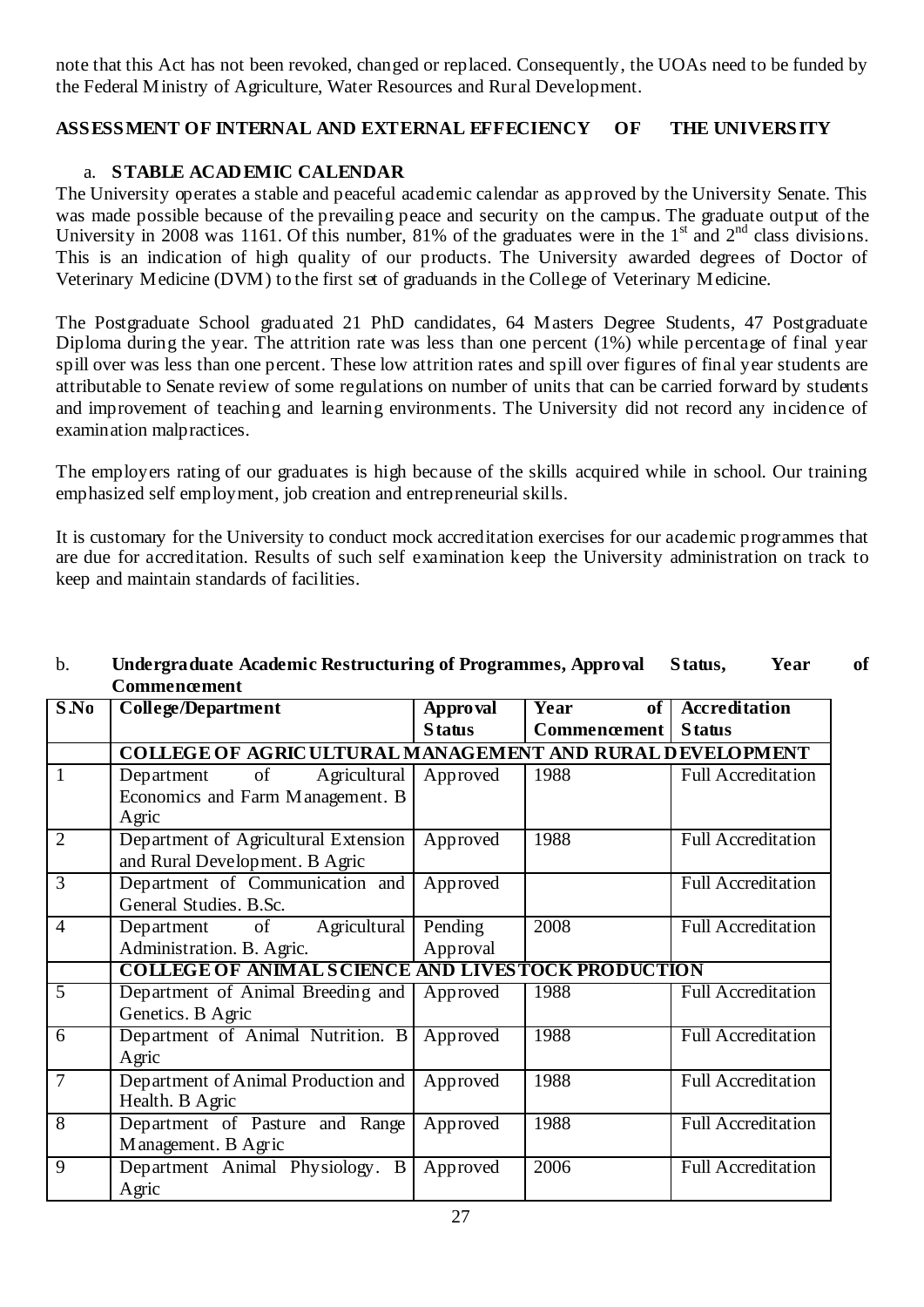|                 | <b>COLLEGE OF ENVIRONMENTAL RESOURCES MANAGEMENT</b> |          |      |                           |  |  |  |  |  |  |
|-----------------|------------------------------------------------------|----------|------|---------------------------|--|--|--|--|--|--|
| 10              | Fisheries<br>Aquaculture<br>and                      | Approved | 1993 | <b>Full Accreditation</b> |  |  |  |  |  |  |
|                 | Department. B. Fisheries                             |          |      |                           |  |  |  |  |  |  |
| 11              | Environmental<br>M anagement<br>and                  | Approved | 1988 | <b>Full Accreditation</b> |  |  |  |  |  |  |
|                 | Toxicology Department. B. EMT                        |          |      |                           |  |  |  |  |  |  |
| 12              | Forestry<br>and<br>Wildlife Resources                | Approved | 1988 | <b>Full Accreditation</b> |  |  |  |  |  |  |
|                 | Department. B. FWM                                   |          |      |                           |  |  |  |  |  |  |
| 13              | Water<br>Resources<br>Mgt.<br>and                    | Approved | 1988 | <b>Full Accreditation</b> |  |  |  |  |  |  |
|                 | Agrometrology<br>Department.<br><b>B.</b>            |          |      |                           |  |  |  |  |  |  |
|                 | <b>AWRM</b>                                          |          |      |                           |  |  |  |  |  |  |
|                 | <b>COLLEGE OF NATURAL SCIENCES</b>                   |          | 2002 |                           |  |  |  |  |  |  |
| $\overline{14}$ | Microbiology Department. B.Sc.                       | Approved |      | <b>Full Accreditation</b> |  |  |  |  |  |  |
| 15              | <b>Biological</b><br>Sciences Department.<br>B.Sc.   | Approved | 1988 | <b>Full Accreditation</b> |  |  |  |  |  |  |
| 16              | Biochemistry Department. B.Sc.                       | Approved | 2000 | <b>Full Accreditation</b> |  |  |  |  |  |  |
| $\overline{17}$ | Chemistry Department. B.Sc.                          | Approved | 1988 | <b>Full Accreditation</b> |  |  |  |  |  |  |
| 18              | Mathematics Department. B.Sc.                        | Approved | 1988 | <b>Full Accreditation</b> |  |  |  |  |  |  |
| 19              | Computer Science Department. B.Sc.                   | Approved | 2004 | Full Accreditation        |  |  |  |  |  |  |
| 20              | Statistics Department. B.Sc.                         | Approved | 2004 | <b>Full Accreditation</b> |  |  |  |  |  |  |
| 21              | Physics Department. B.Sc.                            | Approved | 1988 | <b>Full Accreditation</b> |  |  |  |  |  |  |
|                 | <b>COLLEGE OF PLANT SCIENCE</b>                      |          |      |                           |  |  |  |  |  |  |
| 22              | Department of Crop Protection. B                     | Approved | 1988 | <b>Full Accreditation</b> |  |  |  |  |  |  |
|                 | Agric                                                |          |      |                           |  |  |  |  |  |  |
| 23              | Department of Plant Breeding and                     | Approved | 1988 | <b>Full Accreditation</b> |  |  |  |  |  |  |
|                 | Seed Technology. B Agric                             |          |      |                           |  |  |  |  |  |  |
| 24              | Department of Horticulture. B Agric                  | Approved | 1988 | <b>Full Accreditation</b> |  |  |  |  |  |  |
| 25              | Department of Plant Physiology and                   | Approved | 1993 | <b>Full Accreditation</b> |  |  |  |  |  |  |
|                 | Crop Production. B Agric                             |          |      |                           |  |  |  |  |  |  |
| 26              | Department of Soil Science and Agric                 | Approved | 1988 | <b>Full Accreditation</b> |  |  |  |  |  |  |
|                 | Mechanization. B Agric                               |          |      |                           |  |  |  |  |  |  |
|                 | <b>COLLEGE OF ENGINEERING</b>                        |          |      |                           |  |  |  |  |  |  |
| 27              | Agricultural Engineering Department.                 | Approved | 2000 | <b>Full Accreditation</b> |  |  |  |  |  |  |
|                 | B. Eng                                               |          |      |                           |  |  |  |  |  |  |
| 28              | Civil Engineering Department. B. Eng                 | Approved | 2000 | Interim                   |  |  |  |  |  |  |
|                 |                                                      |          |      | Accreditation             |  |  |  |  |  |  |
| 29              | Mechanical Engineering Department.                   | Approved | 2000 | <b>Full Accreditation</b> |  |  |  |  |  |  |
|                 | B. Eng                                               |          |      |                           |  |  |  |  |  |  |
| 30              | Electrical Engineering Department. B.                | Approved | 2000 | Interim                   |  |  |  |  |  |  |
|                 | Eng<br><b>COLLEGE OF VETERINARY MEDICINE</b>         |          |      | Accreditation             |  |  |  |  |  |  |
| 31              | Department of Veterinary Anatomy.                    | Approved | 2000 | <b>Full Accreditation</b> |  |  |  |  |  |  |
|                 | <b>DVM</b>                                           |          |      |                           |  |  |  |  |  |  |
| 32              | Department of Veterinary Physiology.                 | Approved | 2000 | <b>Full Accreditation</b> |  |  |  |  |  |  |
|                 | <b>DVM</b>                                           |          |      |                           |  |  |  |  |  |  |
| 33              | Veterinary<br>Department<br>of                       | Approved | 2000 | <b>Full Accreditation</b> |  |  |  |  |  |  |
|                 | Microbiology. DVM                                    |          |      |                           |  |  |  |  |  |  |
| 34              | Department of Veterinary Pathology.                  | Approved | 2000 | <b>Full Accreditation</b> |  |  |  |  |  |  |
|                 | <b>DVM</b>                                           |          |      |                           |  |  |  |  |  |  |
| 35              | Veterinary<br>Department<br>of                       | Approved | 2000 | <b>Full Accreditation</b> |  |  |  |  |  |  |
|                 | Pharmacology. DVM                                    |          |      |                           |  |  |  |  |  |  |
|                 | <b>COLLEGE OF FOOD SCIENCE AND HUMAN ECOLOGY</b>     |          |      |                           |  |  |  |  |  |  |
| $\overline{36}$ | Department of Food Science and                       | Approved | 1982 | <b>Full Accreditation</b> |  |  |  |  |  |  |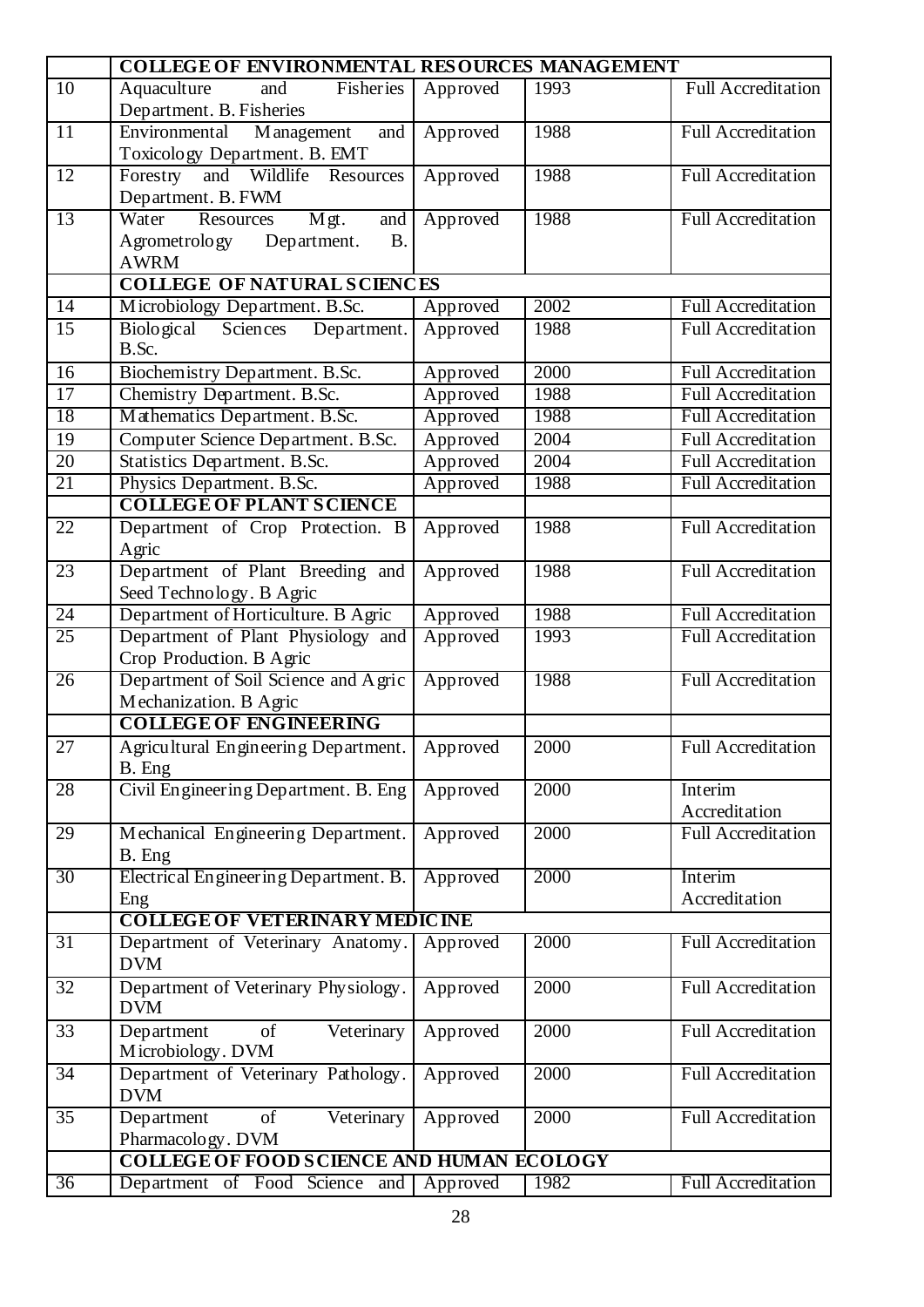|                 | Technology. B.Sc.               |                    |      |                           |
|-----------------|---------------------------------|--------------------|------|---------------------------|
| 37              | Department of Home              | Science   Approved | 1988 | <b>Full Accreditation</b> |
|                 | Management. B.Sc.               |                    |      |                           |
| $\overline{38}$ | Department of Nutrition         | and Approved       | 2004 | <b>Full Accreditation</b> |
|                 | Dietetics. B.Sc.                |                    |      |                           |
| 39              | Department of Food Services and | Approved           | 2008 | Yet<br>be<br>to           |
|                 | Tourism. B. Agric               |                    |      | Accredited                |

# **c. IMPROVED UNIVERSITY 'EXTRA GOVERNMENT EARNINGS'**

The University Management stepped up efforts to boost 'Extra Government Earnings' (EGE) is in order to augment the declining allocations from the Federal Government. It is generally observed that university expenditure from Federal Government grants has been 15.0, 12.3, 24.0, 30.6, 15.9 and 12.8 percent in 2002/2003, 2003,2204, 2004/2005, 2005/2006, 2006/2007 and 2007/2008 respectively. (Table 1) during these periods, the percentage of University expenditure from 'Extra Government Earnings' was 82.9, 86.4, 76.9, 61.6, 84.1 and 87.6 for those years, respectively. In effect, the University had survived on its 'extra government funds'. I want to re-iterate our position in UNAAB that the challenges facing our institutions today call for a change in the funding pattern, revenue generation drives and new approaches to management of limited resources. We are exploiting all these strategies to keep the system going.

# **d. BUDGET PERFORMANCE**

The University Management continued with the restructuring and repositioning of Revenue yielding outfits of the University in 2008. Also new initiatives on extra-government earning sources were explored. A freeze in spending across the University during the Academic staff leave enabled the University to successfully manage the budget.

# **e. ASSESSMENT OF NUC SUPPORT FOR THE UNIVERSITY**

In discharging its statutory functions, the NUC had supported the University in sustaining the quality of our academic programmes. It responds promptly to University requests for accreditation of our programmes when they are due. During the year, our Engineering and Veterinary Medicine degree programmes were accredited.

The NUC Minimum Academic Standard has assisted the University in programme standardization and quality assurance.

However, the University expects more support from the NUC in fostering external linkages with overseas universities. The NUC has to be commended for encouraging Universities to normalize their academic calendars in line with international university calendars. NUC should facilitate and encourage Government to fund sabbatical leave in overseas institutions and fund international conferences. It should also encourage Government to improve general funding of universities and improve salaries and remunerations in our universities to international standard. This would enable the Universities attract foreign scholars to come over on exchange programmes. This would boost our efforts at internalization and improve our global ratings.

# **OTHER MATTERS CONCERNING THE UNIVERSITY**

# a. **CURRENT STATUS OF LAND ACQUISITION AND COMPENSATION IN UNAAB**

Various meetings have been held between February 2002 and April 2004. The meeting was attended by the representatives of Budo Aiyetoro Community, UNAAB and the solicitors from both sides. At the meeting of  $7<sup>th</sup>$  April, 2004 an offer of N8, 697,977.77 was made for crops and structures as against the earlier one of N3,287,409.20. However, this offer was rejected by the community. Consequent on the continuous rejection of the offers, the University had no option than to go to the court of appeal which is still a matter of adjudication to date.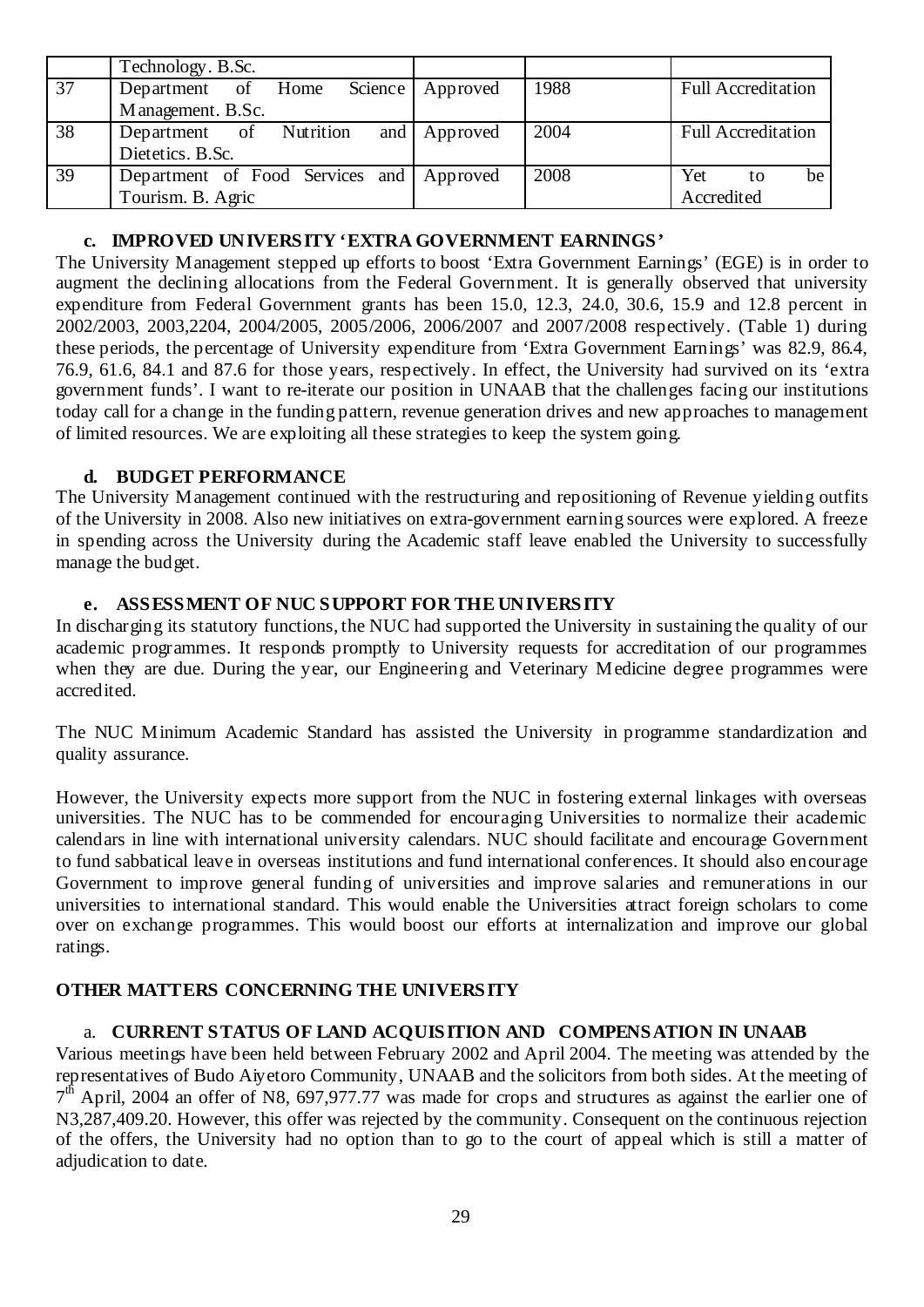The Acting Vice-Chancellor, Prof. Ishola Adamson in 2006, led representatives of the University to a village meeting at Aiyetoro-Budo sequel to the promise made at previous meetings held at the University, particularly on the white panel visitation meeting held at ObaOyebade Lipede Multi-purpose Building and as reciprocation. At the meeting, the community requested for 1000Ha of land for:

- i. Preservation of their cultural areas and artifacts.
- ii. Land for farming and settlement for living.
- iii. Description of the main campus as Budo-Aiyetoro Campus.
- iv. Compensation for damaged property with interests.
- v. Request for 5kva generator and Water Storage Tanks.

The University responded by:

- i. Promising to revisit pronouncements and reports on the land.
- ii. Aware that compensations were done but Chief R.A. Odunjo objected.
- iii. Consultations have been made with prominent figures of the town as a way towards resolving this matter out of court.
- iv. A joint committee would be set up to deliberate and come up with appropriate recommendations.

On the assumption of duty of Prof. O.O. Balogun as the Vice-Chancellor in June, 2007, the issue of settlement of land acquisition became one of the issues requiring urgent attention. Consequently, the Vice-Chancellor mobilized forces towards settling the issue once and for all and out of court. Traditional Rulers also intervened on the issue to find lasting solution to the demands of the concerned community. The University, through its solicitors, re-offered the amount rejected in 1999 but with current Bank interest rates payable in 2008. The University also offered other juicy non-monetary packages in lieu of their demands. This was discussed with the traditional rulers and the solicitors before communicating same to the community. The representatives of the community led by Chief R.A. Odunjo still remained adamant and uncooperative on the University's out-of-court settlement terms. Consequently, the matter still remains unresolved.

#### b. **THE STATUS OF THE UNIVERSITY MASTER PLAN**

At the inception of the University in 1986, a Master Plan to guide the physical development of the campus, based on an expected maximum student population of 5,000 and a collegiate system of five colleges was put in place. As at that time, the thinking of the founding Fathers was to keep the Resident Student Population at the lowest possible level. However, provision of accommodation for Farm-practical-year Students at close proximity to their farms was made.

The academic core has a Rabun concept/layout encompassed with a 2.4km ring road. Accommodated in this core are six colleges namely: College of Animal Sciences and Livestock Production (COLANIM), College of Plant Science and Crop Production (COPLANT), College of Agricultural Management, Rural Development and Consumer Studies (COLAMRUCS), College of Natural Sciences (COLNAS), College of Environmental Resourses Management (COLERM) and College of Engineering (COLENG).

Other facilities within the core are Oba Oyebade Lipede Multi-purpose Hall (Phase I), Research and Extension Building, Senate Building, University Library and on-going Julius Okojie Multi-purposes Building (Phase I) construction. Outside the core and periphery are the College of Veterinary Medicine (COLVET), Student Center Building, Male and Female hostels and Chief Olatunde Abudu Commercial Center. Along the 1.4km Ceremonial road, we have the religious facilities (Mosque and Churches), Health Centre and the forest reserve on one side of the road, and on the opposite side by the University Sports Complex site. In other locations within the same vicinity, we have Works and Services Department, Booster Station, Water Reservoir, Powerhouse and Filling Station.

In other locations, the Staff Quarters are presently used as temporary hostel for University Secondary School (UNAAB International School (UNIS), UNAAB Consult pure water project and Nigerian Association of University Women (NAUW) day care center and crèche.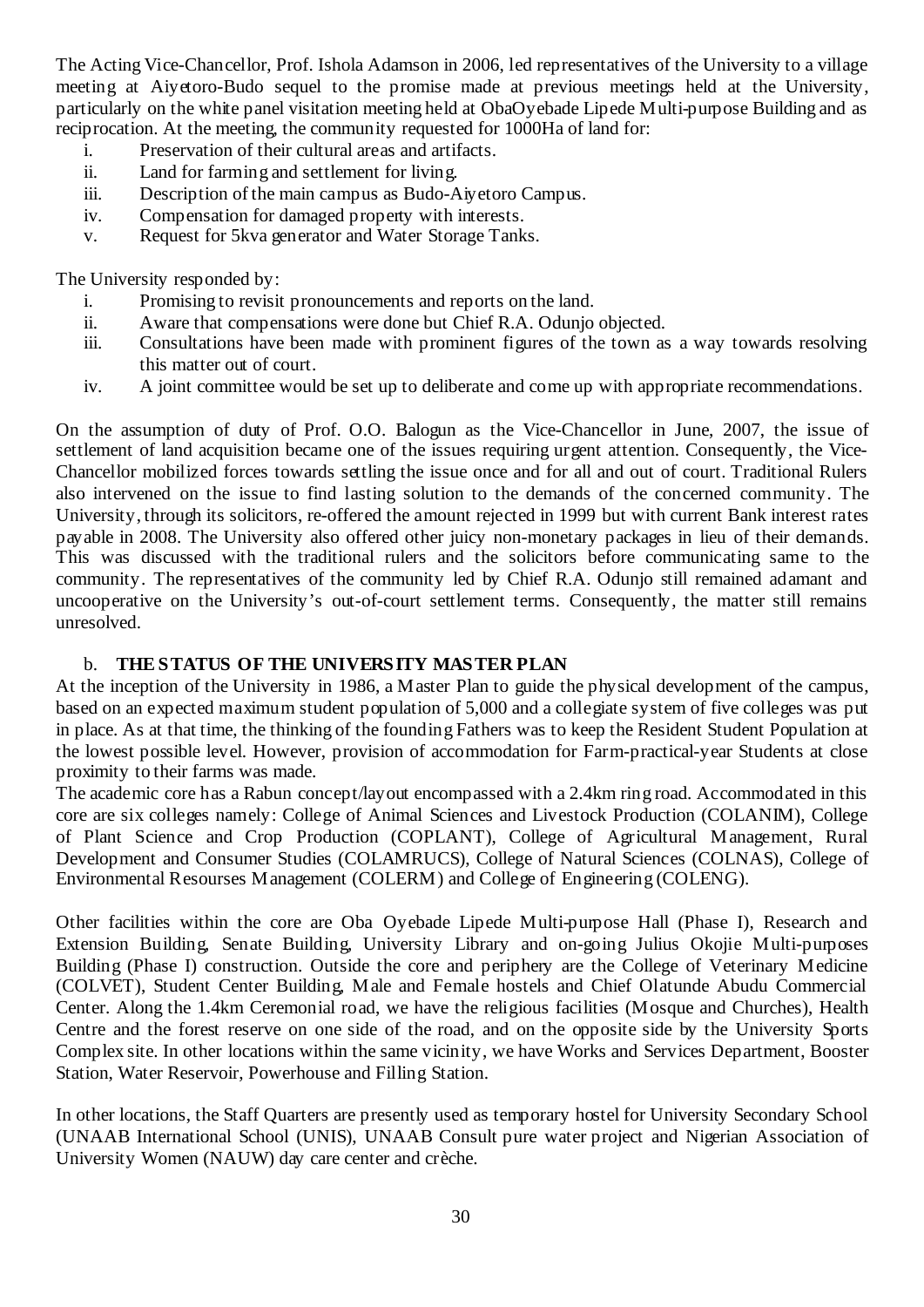The industrial zones that take off from the ring road comprises of the following: Cassava Processing Unit, Gari Making Building, Seed Processing Building, Cashew Processing Building and the Fish Cold Room. Opposite this stretch of facilities is the Cashew plantation. Contiguous to the industrial zone is Teaching and Research farm. Within this area, we also have the fish hatchery, 3-hectare reservoir/Dam and 12 numbers fishponds. The development/built up areas is about 5% of the entire landmark. Other areas are designated into mainly crop farms, livestock farms and forest reservations.

A portion of the University land is still being occupied by the Aiyetoro-Budo community as a result of the legal dispute over the land. The land in dispute is about 1; 57ha while the remaining 8;125ha has been fully occupied by the University.

Under normal circumstances, Master plans are mandatory for review every five (5) years. The University has made spirited efforts over the years to get the review done since it has become imperative now that the Uinversity has undergone series of expansion and adjustments, most especially in the academic departments. In addition, two colleges have been added to the five colleges in original 1986 Master Plan of the University.

Although the award was made for the review of the University Master Plan in 2006 (2006 Capital Appropriation), the review contract had been determined due to non-performance by the Consultants. The University is yet to take alternative solution towards the review of the blue print.

# c. **THE UNIVERSITY STRATEGIC PLAN**

The University Strategic Plan for AD 2000 – 2010 would be due for review in 2011. Consequently, in her proactive tradition, the University has set up committees for the reconfiguration of our academic programmes to improve the marketability of our products as inputs towards eventual review of the document.

# d. **ACCOMPLISHED DEVELOPMENT PROJECTS IN 2008**

The University administration aggressively embarked on physical development of the University with the following completed infrastructure for the purpose of enhancing teaching, research and extension programmes and other activities of the University:

- Male Hostel (Block IV)
- Prototype Female Hostel (Block II)
- College of Engineering Lecture Theatre
- Central Laboratory/Biotechnology Centre (Phase I)
- Plantation Village
- Farm Centre
- Sports Complex
- Health Centre (Phase II)
- Pension House
- UNAAB International School (UNIS) Hostel Complex (Phase I) comprising;
	- 2 Staff Quarters
	- 2 Students Hostels
	- 2 Large Halls
- Bukateria (Phase I)
- Rehabilitation of Hostels (Male and Female)
- 12 Boreholes
- Comfort Stations

# e. **DEVELOPMENT PROJECTS COMMENCED IN 2008**

The following projects funded from extra-government earnings were commenced in 2008:

- COLVET Lecture Theatre
- 1,000 Seater Lecture Theatre
- Last Phase of Julius Okojie Okojie Lecture Theatre Complex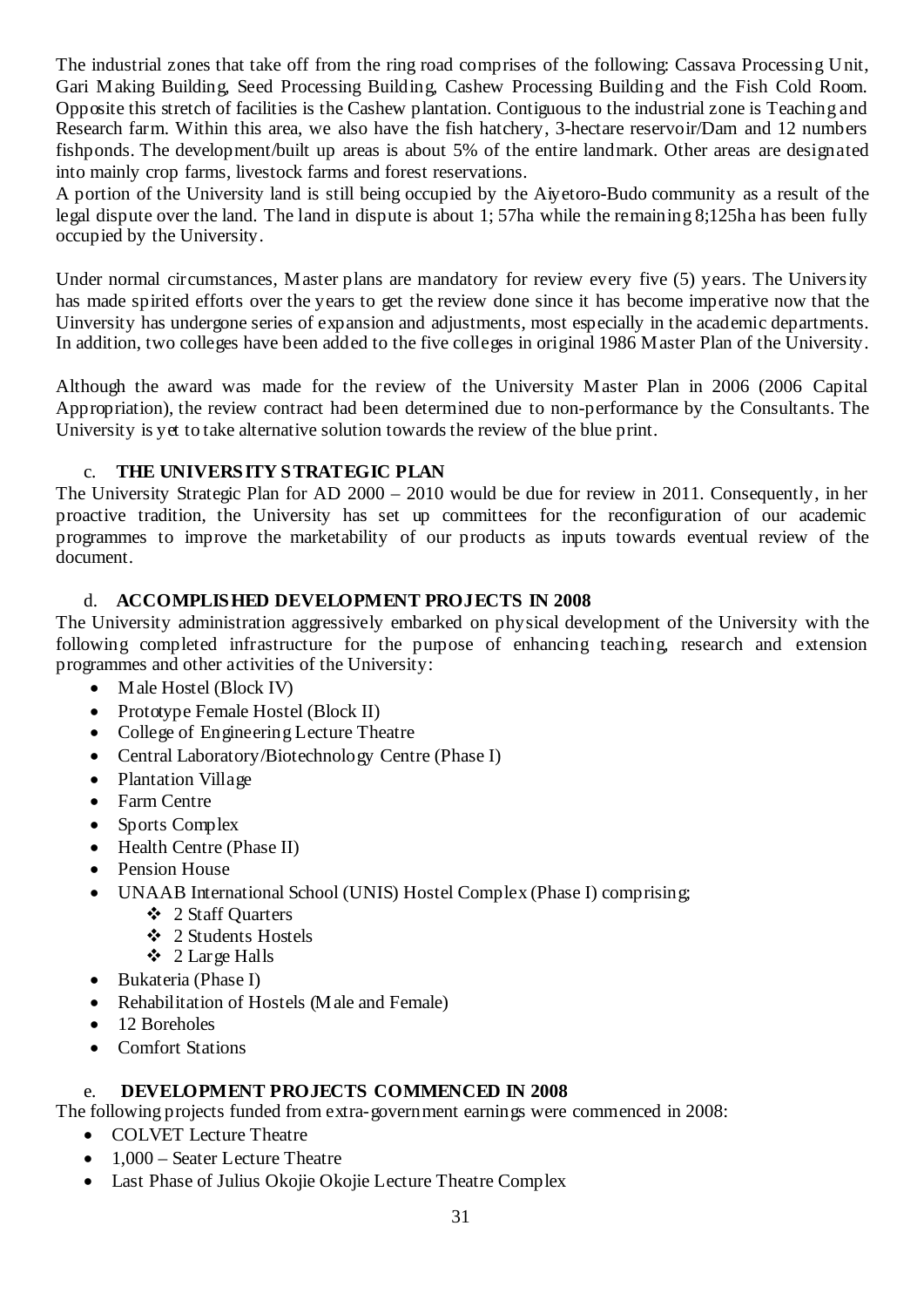• Public Relations and Audit Buildings

The year under review witnessed remarkable achievement in our academic programmes notably the accreditation of the Engineering and Veterinary Medicine Programmes by the National Universities Commission (NUC). A catalogue of enviable and monumental honours and awards were won by our outstanding students and lecturers. Significant progress was also made in physical development of the University. Our successes are however not without challenges among which are decreasing level of funding in the face of increasing student population, escalating cost of providing electricity in view of incessant interruption of power supply, resurfacing of access road to the University among others. The role of the NUC in quality assurance of our academic programmes was noted and acknowledged.

# **REPORTS FOR POSTGRADUATE SCHOOL, COLLEGES AND CENTRES**



#### **POSTGRADUATE SCHOOL**

Professor S.O. Afolami B.Sc., Ph.D (Ibadan) Dean, PG School

The Senate of the University of Agriculture, Abeokuta on 16<sup>th</sup> December, 1992 approved the establishment of the Postgraduate School for the University. The Postgraduate School operates across the Colleges in the University and its activities are guided by regulations approved by Senate and Supervised by the Postgraduate School Board.

The Postgraduate School of the University of Agriculture, Abeokuta (UNAAB) aims to provide postgraduate programmes for producing specialized knowledge and skills leading to an attainment of a high level of expertise in specific fields of agriculture, science or technology by students. The award of a Postgraduate Diploma, Master's or Doctorate (Ph.D) Degree is a permanent testimony to the knowledge acquired.

# **ORGANISATION AND ADMINISTRATION**

Activities of the Postgraduate School are guided by regulations approved by Senate and supervised by the Postgraduate School Board. The Dean, Postgraduate School is the Chairman, Postgraduate School Board, assisted by Deputy Dean with administrative support provided by the Secretary, Postgraduate School. Each College has a postgraduate Committee chaired by the Dean of the College, while the Head of Department chairs each Departmental Postgraduate Committee.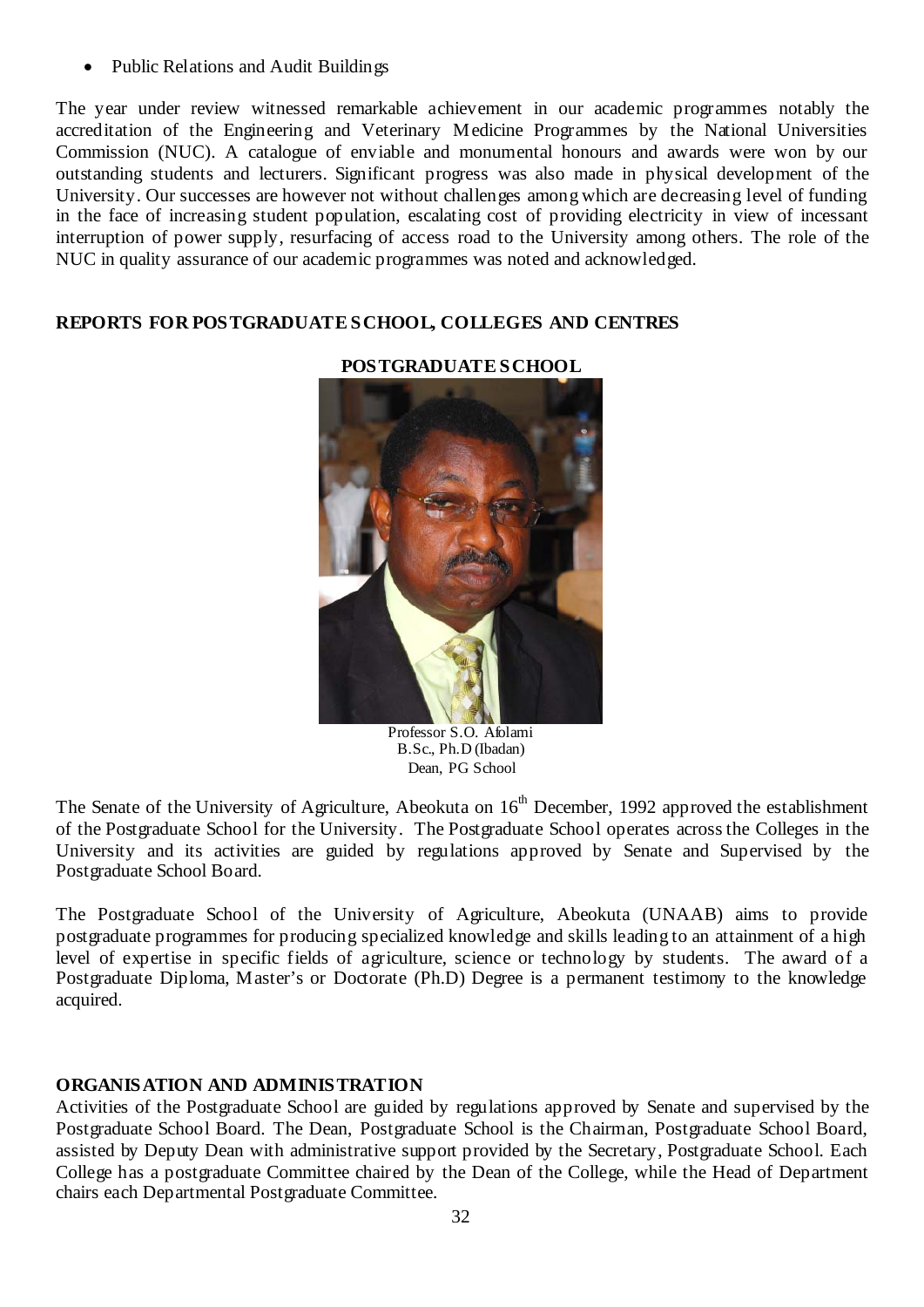|                                     | 2009 Graduands          |                         |            |                 |                 |                 |  |  |
|-------------------------------------|-------------------------|-------------------------|------------|-----------------|-----------------|-----------------|--|--|
| <b>COLLEGE</b>                      |                         | <b>TOTAL</b>            |            |                 |                 |                 |  |  |
|                                     | Ph.D                    | <b>MASTERS</b>          | <b>MBA</b> | <b>PGD</b>      | <b>MICT</b>     |                 |  |  |
| <b>COLAMRUD</b>                     |                         |                         |            |                 |                 |                 |  |  |
| Agric. Econs. and Farm Mgt.         |                         | 3                       | 61         | 9               |                 |                 |  |  |
| Agric. Ext. and Rural Dev.          | 2                       | g                       |            |                 |                 |                 |  |  |
| Communication & Gen. Studies        |                         |                         |            | 3               |                 |                 |  |  |
| Sub-Total                           | $\overline{\mathbf{2}}$ | 11                      | 61         | 12              |                 | 86              |  |  |
| <b>COLANIM</b>                      |                         |                         |            |                 |                 |                 |  |  |
| <b>Animal Breeding and Genetics</b> | 1                       | 1                       |            |                 |                 |                 |  |  |
| <b>Animal Nutrition</b>             | 1                       | 5                       |            | 2               |                 |                 |  |  |
| Animal Production & Health          | 1                       | 5                       |            |                 |                 |                 |  |  |
| <b>Animal Physiology</b>            |                         | 3                       |            |                 |                 |                 |  |  |
| Pasture and Range Mgt.              |                         |                         |            |                 |                 |                 |  |  |
| <b>Sub-Total</b>                    | 3                       | 14                      |            | $\mathbf{2}$    |                 | 19              |  |  |
| <b>COLERM</b>                       |                         |                         |            |                 |                 |                 |  |  |
| Aquaculture and Fisheries Mgt       | 3                       | $\overline{2}$          |            | 9               |                 |                 |  |  |
| Env. Mgt. and Toxicology            |                         | 1                       |            |                 |                 |                 |  |  |
| Forestry and Wildlife Mgt.          | 1                       |                         |            |                 |                 |                 |  |  |
| Sub-Total                           | 4                       | $\overline{\mathbf{3}}$ |            | 9               |                 | 16              |  |  |
| <b>COLNAS</b>                       |                         |                         |            |                 |                 |                 |  |  |
| Biochemistry                        |                         | 3                       |            |                 |                 |                 |  |  |
| <b>Biological Sciences</b>          | 1                       | 5                       |            |                 |                 |                 |  |  |
| Chemistry                           |                         | 3                       |            |                 |                 |                 |  |  |
| <b>Computer Science</b>             | 1                       | 6                       |            | 15              | 32              |                 |  |  |
| Microbiology                        | 2                       | 7                       |            |                 |                 |                 |  |  |
| <b>Mathematics</b>                  | Τ                       |                         |            |                 |                 |                 |  |  |
| <b>Statistics</b>                   |                         | T                       |            | 6               |                 |                 |  |  |
| Physics                             | 1                       | 3                       |            |                 |                 |                 |  |  |
| Sub-Total                           | 6                       | $\overline{28}$         |            | $\overline{21}$ | $\overline{32}$ | $\overline{87}$ |  |  |
| <b>COLPLANT</b>                     |                         |                         |            |                 |                 |                 |  |  |
| <b>Crop Protection</b>              |                         | 3                       |            | $\overline{3}$  |                 |                 |  |  |
| Horticulture                        |                         |                         |            | 1               |                 |                 |  |  |
| Plant Breeding and Seed Tech.       | 2                       | 2                       |            | 1               |                 |                 |  |  |
| Plant Phy. and Crop Prod.           |                         |                         |            | T               |                 |                 |  |  |
| Soil Sci. and Land Mgt.             | 1                       | 2                       |            |                 |                 |                 |  |  |
| <b>Sub-Total</b>                    | 3                       | 7                       |            | 6               |                 | 16              |  |  |
| <b>COLENG</b>                       |                         |                         |            |                 |                 |                 |  |  |
| Civil Engineering                   | 2                       |                         |            |                 |                 | 2               |  |  |
| Sub-Total                           | $\mathbf 2$             |                         |            |                 |                 | $\overline{2}$  |  |  |
| <b>COLFHEC</b>                      |                         |                         |            |                 |                 |                 |  |  |
| Food Science & Technology           | 2                       | 5                       |            | 2               |                 |                 |  |  |
| Home Science & Management           |                         | 4                       |            |                 |                 |                 |  |  |
| <b>Nutrition &amp; Dietetics</b>    |                         | T                       |            |                 |                 |                 |  |  |
| Sub-Total                           | $\mathbf{2}$            | 10                      |            | $\mathbf{2}$    |                 | 14              |  |  |
| <b>GRAND TOTAL</b>                  | $\overline{22}$         | $\overline{73}$         | 61         | $\overline{52}$ | 32              | 240             |  |  |

# **Achievements**

- The School awarded a total of 247 postgraduate degrees which is much higher than the previous years.
- Time spent by students to complete their programmes is getting shorter within regulated time.
- Generated Revenue has gone up
- Construction of the the School building started in 2009.

#### **Increases in Student Enrolments**

The increment in enrolment since 2006/2007 has further improved in 2008/2009 session with seventy-three (73) Postgraduate Diploma students, two hundred and fifty two (252) Master students and seventy-nine (79) Ph.D students, including returning students. In 1997/1998, the postgraduate School turned out one (1) Ph. D candidate and seven (7) Master degree candidates compared with 2008/2009 session when 247 candidates were awarded degrees with breakdown, 22 Ph.Ds, 74 Masters, 63 MBAs, 32 MICT and 56 Diploma graduands (Table 3). A total of 1140 candidates have been awarded degrees to date with breakdown 127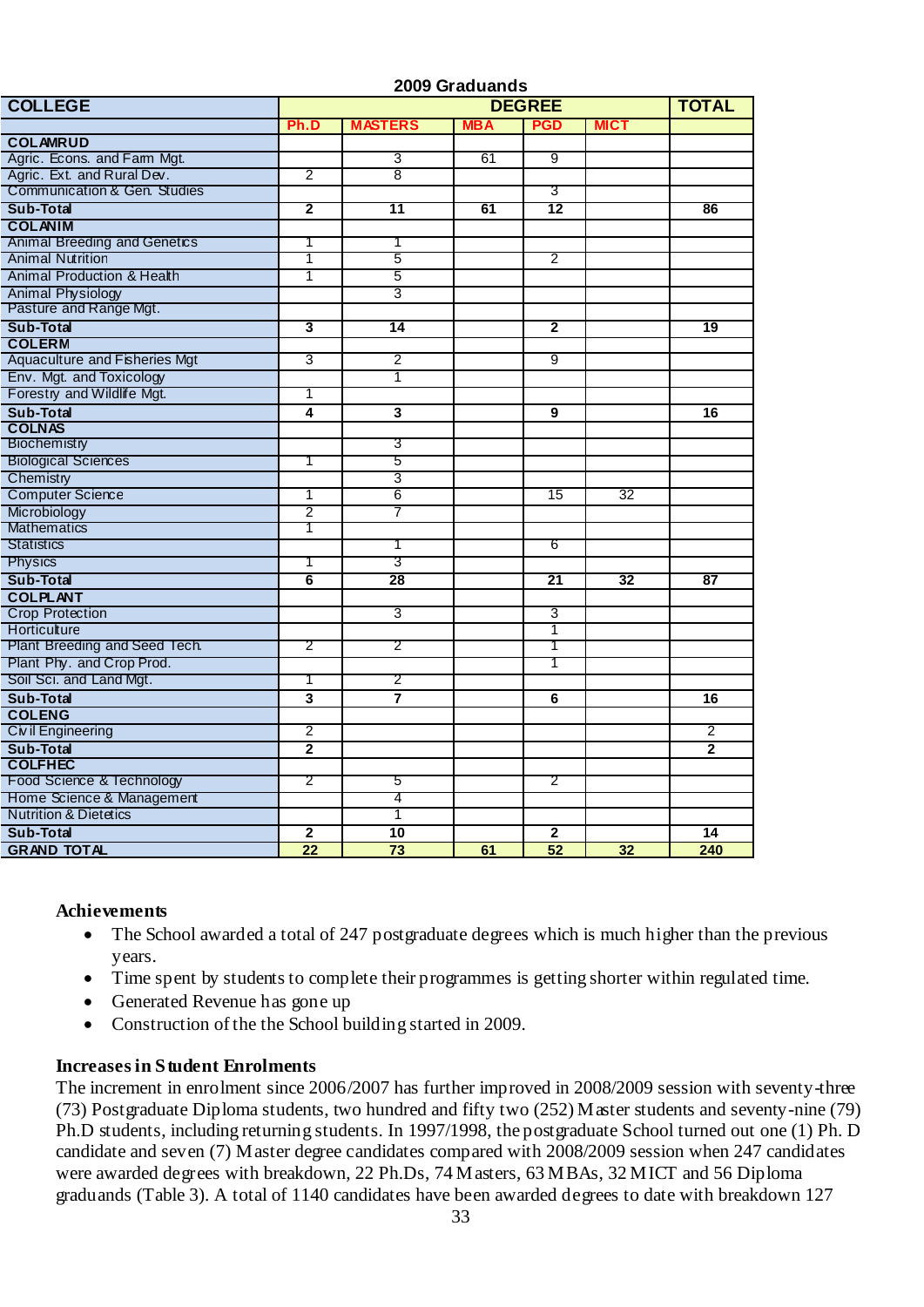Ph.Ds, 236 Masters, 107 MBAs, 32 MICT, and 378 Postgraduate Diploma. Nine hundred and thirty one (931) candidates comprising 408 freshers and 523 returning students registered for higher degree programmes in 2009.

#### **External Linkages**

University of Development Studies, Tamale, Ghana sent a delegation to understudy the operation of PGS with the hope of running the institution's postgraduate school like UNAAB, PGS. The Team was led by Dr. Israel Dzomeku, current Vice-Dean, Faculty of Agriculture, UDS and Mr. Gilbert Ansoglenang, Faculty Officer/Assistant Registrar. The Team was in UNAAB from Monday, 14th - Friday, 18th December 2009.

#### **Revenue Generation**

The astronomical increase in income generated through payment of backlogs and registration of both returning and new students in 2007/2008 has been sustained by increased enrolment and prompt payment of fees in 2008/2009. A total of ninety-one million, six hundred and thirty-six thousand, two hundred and ten naira (N91,636,210:00) made up of N4,060,000 from sale of Forms and N89,566,210:00 from fees paid by postgraduate students was collected between April 2009 to April 2010, at the end of 2008/2009 session on April 30, 2010.

#### **Nigerian Universities Doctoral Theses Award Scheme (NUDTAS 2007)**

Our postgraduate students have continued their programmes with enthusiasm and determination for groundbreaking research work in difficult disciplines. In spite of the challenges (strikes, epileptic power supply etc) facing the nation's universities, with adequate facilities, pool of experts and commitment to academic excellence, our students have carried out ground-breaking research work. Dr. A. O. Fafiolu received a cash prize of two hundred and fifty thousand Naira and a plaque for producing the best Doctoral thesis, emerging as winner of Nigerian Universities Doctoral Theses Award Scheme (NUDTAS 2007). The plaque was presented to the Vice-Chancellor at the 180<sup>th</sup> meeting of Senate held on Monday, 12<sup>th</sup> April, 2010. The Thesis was supervised by Prof. O. O. Oduguwa of the Department of Animal Nutrition, and co-supervised by Prof. A. M. Bamgbose.

#### **Research and Other Commercialisable Theses**

 These are some commercialisable theses/dissertations that were submitted to the Postgraduate School during the period 2008/2009 session:

| S/<br>N | <b>Names</b>                         | Gender | Matric No. | Date of<br><b>Defence</b> | <b>Effective</b><br>Date of<br>Award | College/Dept.                                   | <b>Degree</b>                                  | <b>Thesis/Dissertation Title</b>                                                                                                                                |
|---------|--------------------------------------|--------|------------|---------------------------|--------------------------------------|-------------------------------------------------|------------------------------------------------|-----------------------------------------------------------------------------------------------------------------------------------------------------------------|
|         | SADIKU.<br>Olusola<br>Sidikat        | Female | PG03/0203  | 18-05-09                  | 29-12-09                             | COLAMRUD/<br>Agric Ext. & Rural<br>Development. | M.Agric (Agric Ext.<br>& Rural<br>Development) | Assessment of Ogun State<br><b>Rural Medical Scheme</b><br>(OGRUMED) and its Benefits to<br><b>Health of Rural Families.</b>                                    |
|         | OKE.<br><b>Florence</b><br>Oluwakemi | Female | PG06/0146  | 28-04-09                  | 19-01-10                             | COLANIM/<br><b>Animal Nutrition</b>             | M.Agric.<br>(Monogastric<br>Nutrition)         | <b>Effects of Yeast and Enzyme</b><br>Supplementation on the<br><b>Utilization of Malted Sorghum</b><br>Sprout or Wheat Offal Based<br>Diets by Broil Chickens. |

#### **Some Approved Theses/Dissertations Worthy of Public Attention for Solving Problems Hindering National Development in Nigeria or Consolida ting Current Achievements**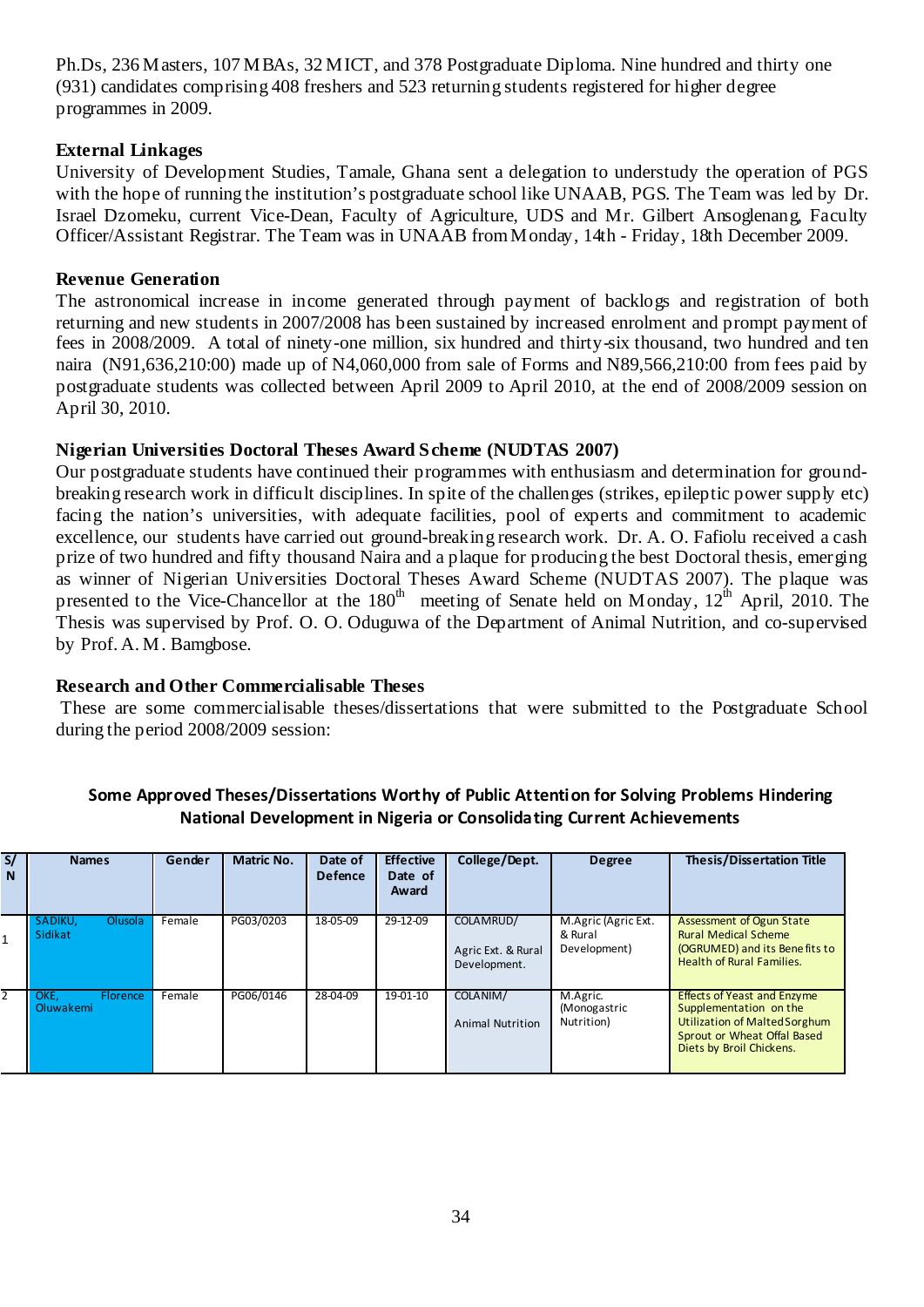| 3              | GBOSE,<br>Jabez<br><b>Olorunwa</b>         | Male   | PG01/0393 | 14-04-09                               | 08-01-10       | COLERM/<br>Env. Mgt. &<br>Toxicology         | MEMP (Env. Mgt. &<br>Toxicology)                   | Toxic Effect of Industrial<br><b>Effluents on Early Life Stages of</b><br>the African Mud Catfish<br>(Clarias gariepinus Burch.<br>1822)                                                         |
|----------------|--------------------------------------------|--------|-----------|----------------------------------------|----------------|----------------------------------------------|----------------------------------------------------|--------------------------------------------------------------------------------------------------------------------------------------------------------------------------------------------------|
| 4              | IGBINOBA,<br>Victor<br>Osamwonyi           | Male   | PG01/0169 | 04-06-09                               | 08-01-10       | COLERM/<br>Env. Mgt. and<br>Toxicology       | <b>MEMP</b>                                        | Effect of Crude Oil Pollution on<br>Soil Chemical Properties,<br><b>Growth and Yield of Tomatoes</b><br>(Lycopersicon esculentum<br>Miller).                                                     |
| 5              | ADENEKAN, Oladapo<br>Adevemi               | Male   | PG03/0016 | 09-06-09                               | 29-12-09       | COLFHEC/<br>Food Science<br>& Technology     | M.Sc (Food Science<br>& Technology)                | The Effect of Edible Offals and<br>Vegetable Oil on Quality<br><b>Characteristics of Beef</b><br>Sausage.                                                                                        |
| 6              | OKOLIE, Pius Ifeanyi                       | Male   | PG05/0188 | 07-12-09                               | 29-12-09       | COLFHEC/<br>Food Science<br>& Technology     | M.Sc (Food<br>Microbiology &<br>Biotechnology)     | <b>Evaluation of Bacterial</b><br>Diversity in Palm Wine<br>Fermentation by 16S rRNA<br><b>Analysis of Microbial</b><br>Community and Isolate DNAs.                                              |
| $\overline{7}$ | OPARA,<br>Christiana<br><b>Ngozi</b>       | Female | PG05/0223 | 07-12-09                               | 29-12-09       | COLFHEC/Food<br>Science<br>and<br>Technology | M.Sc (Food<br>Microbiology &<br>Biotechnology)     | Diversity of Bacteria Species in<br>Fermented African Oil Bean<br>Seeds (Pentaclethra<br>macrophylla Benth) by<br>16SrRNA Gene Sequence.                                                         |
| 8              | <b>OLUBILE,</b><br>Olubukola<br>Ibiyemi    | Female | PG05/0211 | 17-12-09                               | 12-01-10       | COLNAS/<br>Microbiology                      | M.Sc (Medical<br>Microbiology and<br>Public Health | Phytochemical Screening of<br>Euphorbia hirta Extracts and<br>their Antifungal Activities on<br>Some Dermatophytes.                                                                              |
| 9              | <b>OKENIYI,</b><br>Michael<br>Olusayo      | Male   | PG03/0105 | <b>COLPLANT</b><br>/Crop<br>Protection | 09-11-09       | 10-12-09                                     | M.Agric. (Crop<br>Protection)                      | <b>Evaluation of Cacao</b><br>(Theobroma caca o L) Clones<br>for Resistance to a Root-Knot<br>nematode, Meloidogyne<br>incognita (Kofoid and White<br>Chitwood                                   |
| 10             | ORISAJO,<br>Samuel<br><b>Bukola</b>        | Male   | PG05/0225 | <b>COLPLANT</b><br>/Crop<br>Protection | $04 - 02 - 10$ | $22 - 03 - 10$                               | Ph.D (Nematology)                                  | <b>Amelioration of Nematode</b><br>Parasitim on Theobroma cacao<br>and Plantain (Musa spp., ABB-<br>group cv.Agbagba) with<br>Poultry Litter as Soil<br>amendment During Field<br>Establishment. |
| 11             | ODUSAMI,<br>Oluwabusola<br>Fehintola       | Female | PG02/0153 | 28-01-09                               | 01-06-09       | COLPLANT/Crop<br>Protection                  | M.Agric (Plant<br>Pathology)                       | Pathogenicity of Fungi<br>Associated with Leaf Spot<br>Diseases of Sesame (Sesamum<br>indicum) and their Control<br>with Botanicals in Abeokuta,<br>South Western, Nigeria.                      |
| 12             | IJAOLA,<br>Abolade<br>Adesseun             | Male   | PG06/0111 | 08-02-10                               | 13-03-10       | COLAMRUD/Agri<br>c. Economics &<br>Farm Mgt. | M.Agric (Agric<br>Economics & Farm<br>Mgt.         | <b>Estimating the Ecotourism</b><br>Value of Obudu Cattle Ranch in<br><b>Cross River State of Nigeria</b><br><b>Using Travel Cost Method.</b>                                                    |
| 13             | ILORI,<br>Babatunde<br><b>Moses</b>        | Male   | PG06/0314 | 26-01-10                               | $10 - 02 - 10$ | COLANIM/Anima<br>I Breeding and<br>Genetics  | M.Agric (Animal<br>Breeding and<br>Genetics)       | <b>Adaptive Potentials of Pure</b><br>and Crossbred Turkeys in the<br>Humid Zone of Southwest<br>Nigeria.                                                                                        |
| 14             | Oluwakemi<br>ONI.<br><b>Oluwaremilekun</b> | Female | PG05/0222 | 13-01-10                               | $27 - 01 - 10$ | COLANIM/Anima<br>I Nutrition                 | M.Agric<br>(Monogastric<br>Animal Nutrition)       | <b>Replacement of Wheat Offal</b><br>with Dried Citrus Pulp in the<br>Diets of Weaner Rabbits.                                                                                                   |
| 15             | FAYEMI,<br>Peter<br>Olutope                | Male   | PG05/0308 | 21-12-09                               | 22-01-10       | COLANIM/Anima<br>  Nutrition                 | M.Agric<br>(Monogastric<br>Animal Nutrition)       | <b>Effects of Mimosine and</b><br>Tannin Toxicity on Rabbits Fed<br>Processed Leucaena<br>leucocephala (Lam) De Wit.<br>Leaves                                                                   |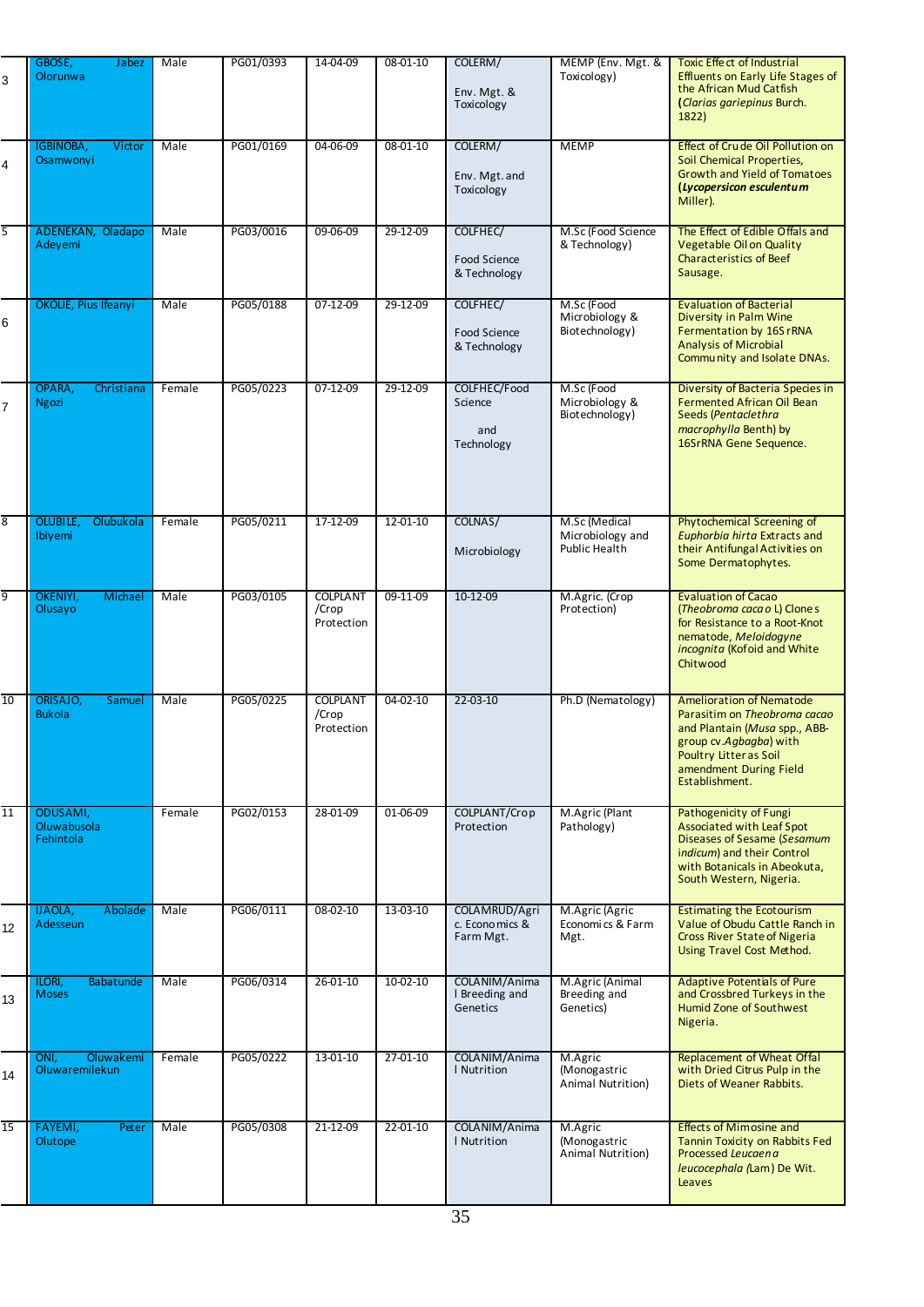| 16              | ADEWOLE,<br><b>Fatai</b><br>Akanni | Male   | PG06/0029 | 16-02-10       | 13-05-10       | COLANIM/Anima<br>I Production and<br>Health | M.Agric (Non-<br>Ruminant<br>Production)             | <b>Effects of Feeding Frequency</b><br>on the Reproductive<br>Performance of Two Breeds of<br>Rabbits.                                                                                                           |
|-----------------|------------------------------------|--------|-----------|----------------|----------------|---------------------------------------------|------------------------------------------------------|------------------------------------------------------------------------------------------------------------------------------------------------------------------------------------------------------------------|
| 17              | SODEKE.<br>Samuel<br>Adeleke       | Male   | PG06/0179 | 04-02-10       | 17-03-10       | COLANIM/Anima<br>I Production and<br>Health | M.Agric (Non -<br>Ruminant<br>Production)            | <b>Effect of Age at Castration on</b><br>the Performance of Fattening<br>Pigs.                                                                                                                                   |
| 18              | IKE, Kelechi Anariochi             | Male   | PG06/0315 | $26 - 01 - 10$ | $10-02-10$     | COLANIM/Pastur<br>e and Range               | M.Agric (Pasture<br>Production<br>Management)        | <b>Effect of Storage Period on</b><br>Chemical Composition and In<br><b>Vitro Gas Production of</b><br><b>Selected Forages.</b>                                                                                  |
| 19              | ADEBAYO, Olubusayo<br>Oluvemi      | Male   | PG02/0007 | 15-06-09       | $08 - 02 - 10$ | COLFHEC/Food<br>Science and<br>Technology   | M.Sc (Food<br>Processing &<br>Storage<br>Technology) | Production and<br><b>Characterization of Fruit Syrup</b><br>From Black Plum (Vitex<br>doniana Sweet)                                                                                                             |
| 20              | OLOPADE,<br>Titilayo<br>Adenike    | Female | PG05/0206 | $02 - 02 - 10$ | 13-03-10       | COLFHEC/Food<br>Science and<br>Technology   | M.Sc (Food<br>Processing &<br>Storage<br>Technology) | <b>Effect of Le mon Grass</b><br>(Cymbopogon citratus (DC.)<br><b>Stapf.) Treatments on</b><br>Aspergillus flavus (SGS-421)<br>and Aflatoxin B <sub>1</sub> ,<br><b>Contamination of Stored Maize</b><br>Grains. |
| $\overline{21}$ | OMONIYI.<br>Saheed<br>Adewale      | Male   | PG05/0218 | $03-02-10$     | 13-03-10       | COLFHEC/Food<br>Science and<br>Technology   | M.Sc (Food<br>Processing &<br>Storage<br>Technology) | Chemical Composition,<br><b>Functional Properties and</b><br><b>Storage Stability of Dikanut</b><br>(Irvingia gabonensis) Flour.                                                                                 |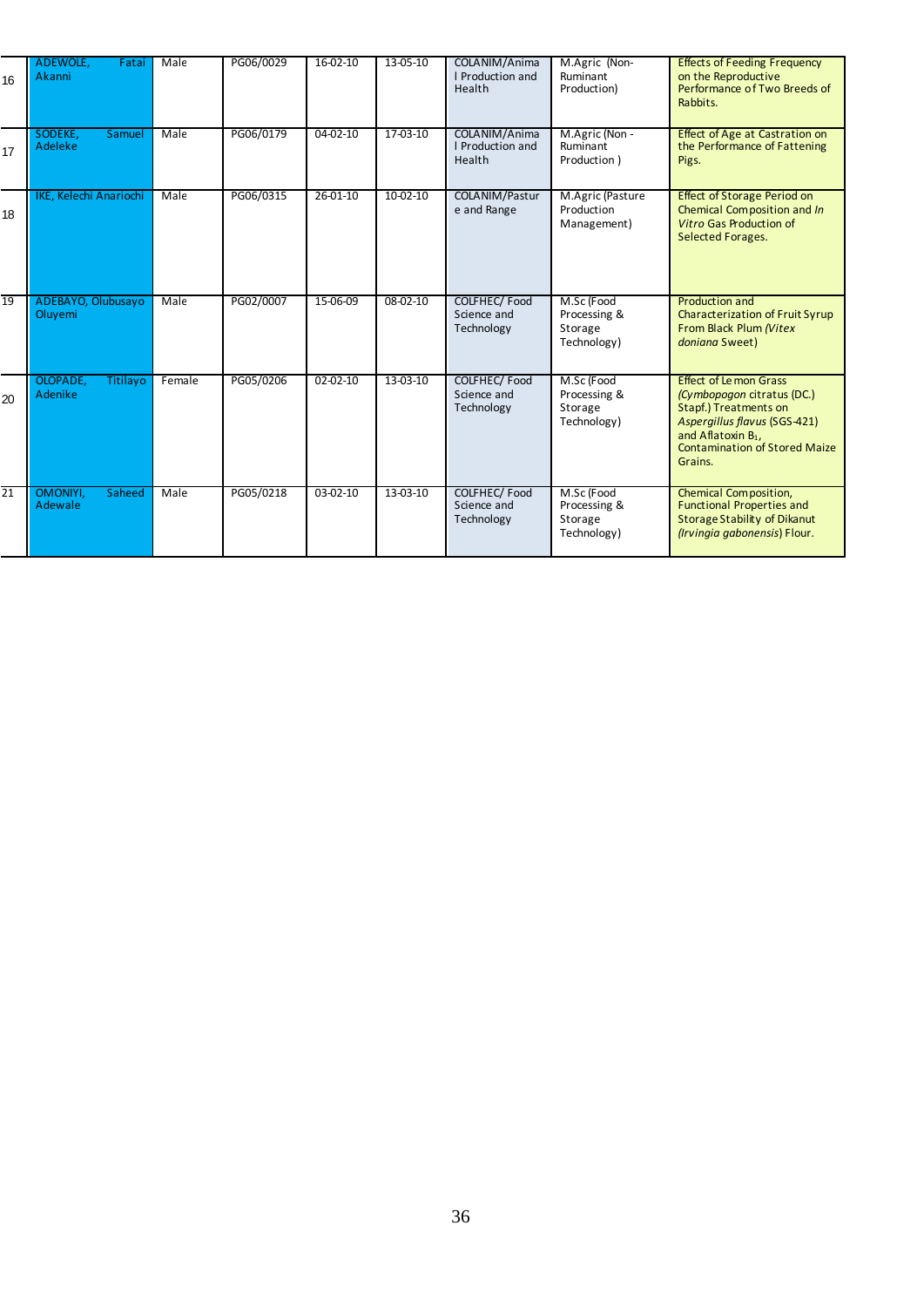| <b>Ph.D Degree Students</b><br>ADELEKE,<br><b>Mathew</b><br>Adekunle | Male | PG01/0030 | 15-12-09       | 29-12-09   | COLANIM/<br><b>Animal Breeding</b><br>& Genetics                      | Ph.D (Animal<br>Breeding &<br>Genetics)           | Fertility, hatchability, Growth<br>Performance and Blood<br>Protein Polymorphism of<br>Nigerian Indigenous Chickens<br>for Broiler Breed<br>Development.                      |
|----------------------------------------------------------------------|------|-----------|----------------|------------|-----------------------------------------------------------------------|---------------------------------------------------|-------------------------------------------------------------------------------------------------------------------------------------------------------------------------------|
| ETTU, Rotimi Olatunji                                                | Male | PG05/0114 | 12-12-09       | 12-01-10   | COLANIM/Anima<br>I Nutrition                                          | Ph.D (Ruminant<br>Nutrition)                      | <b>Utilization of Cocoa Seed Testa</b><br>and Sorghum Malt Dust-Based<br>Diets by Male West African<br>Dwarf Sheep.                                                           |
| JAYEOLA,<br><b>Omotola</b><br>Abiola                                 | Male | PG99/0160 | 15-12-09       | 12-01-10   | COLERM/Forestr<br>y and Wildlife<br>Mgt.                              | Ph.D (Wildlife<br>Ecology)                        | <b>Epistemology of Distribution</b><br>and Niche Occupance of Kobus<br>kob (ERXLEBEEN) and Kobus<br>defassa (RUP PELL) in Nigeria<br>National Park.                           |
| AROGUNDADE,<br>Lawrence Akinola                                      | Male | PG05/0074 | 10-12-09       | 22-12-09   | COLNAS/<br>Chemistry                                                  | Ph.D(Industrial<br>Chemistry)                     | Physico-Che mical, functional<br>and Rheological<br><b>Characterisation of African</b><br>Yam Bean (Sphenostylis<br>sternocarpa Hochst. Ex A. Rich)<br>Seed Protein Isolates. |
| <b>OKPEKU, Moses</b>                                                 | Male | PG05/0190 | 28-01-10       | $10-02-10$ | COLANIM/<br>Animal Breeding<br>and Genetics                           | Ph.D (Animal<br>Breeding and<br>Genetics)         | <b>Population Genetic Structure</b><br>and Biodiversity of Indigenous<br>Goats (Capra indicus. L) in<br>Southern Nigeria.                                                     |
| OYEBODE,<br>Samsideen<br>Adebowale                                   | Male | PG02/0225 | 17-11-09       | 25-01-10   | COLERM/<br>Environmental<br>Management<br>and<br>Agrometeorolog<br>y  | Ph.D (Agro-<br>Meteorology)                       | <b>Assessment of Medicinal Plant</b><br>Species in Olokemeji and Ilaro<br>Forest Reserves of Ogun State.                                                                      |
| OSUNSINA,<br>Israel<br>Oluyinka                                      | Male | PG00/0238 | 11-01-10       | 25-01-10   | COLERM/Forestr<br>y & Wildlife<br>Management                          | Ph.D (Wildlife<br>Management)                     | Anthropomorphic Dimensions<br>of Biodiversity Conservation in<br>Some Nigeria National Parks.                                                                                 |
| <b>UFOEGBUNE,</b><br>Gideon<br><b>Chukuma</b>                        | Male | PG03/0141 | $02 - 02 - 10$ | 02-03-10   | COLERM/Water<br>Resources<br>Management<br>and<br>Agrometeorolog<br>y | Ph.D (Agro-<br>Meteorology)                       | <b>Quantitative Modelling of</b><br>Rainfall Amounts in Different<br>Eco-Climatic Regions of<br>Nigeria.                                                                      |
| OKONJI,<br>Christopher<br><b>John</b>                                | Male | PG99/0214 | 12-01-10       | 12-02-10   | COLPLANT/<br>Plant Physiology<br>& Crop<br>Production                 | Ph.D (Plant<br>Physiology and<br>Crop Production) | Influence of Nitrogen,<br>Phosphorus Application and<br>Grain Legume/Rice Sequence<br>on Performance of NERICA<br>Rice in Northern Guinea<br>Savanna of Nigeria.              |

# **FUTURE OUTLOOK**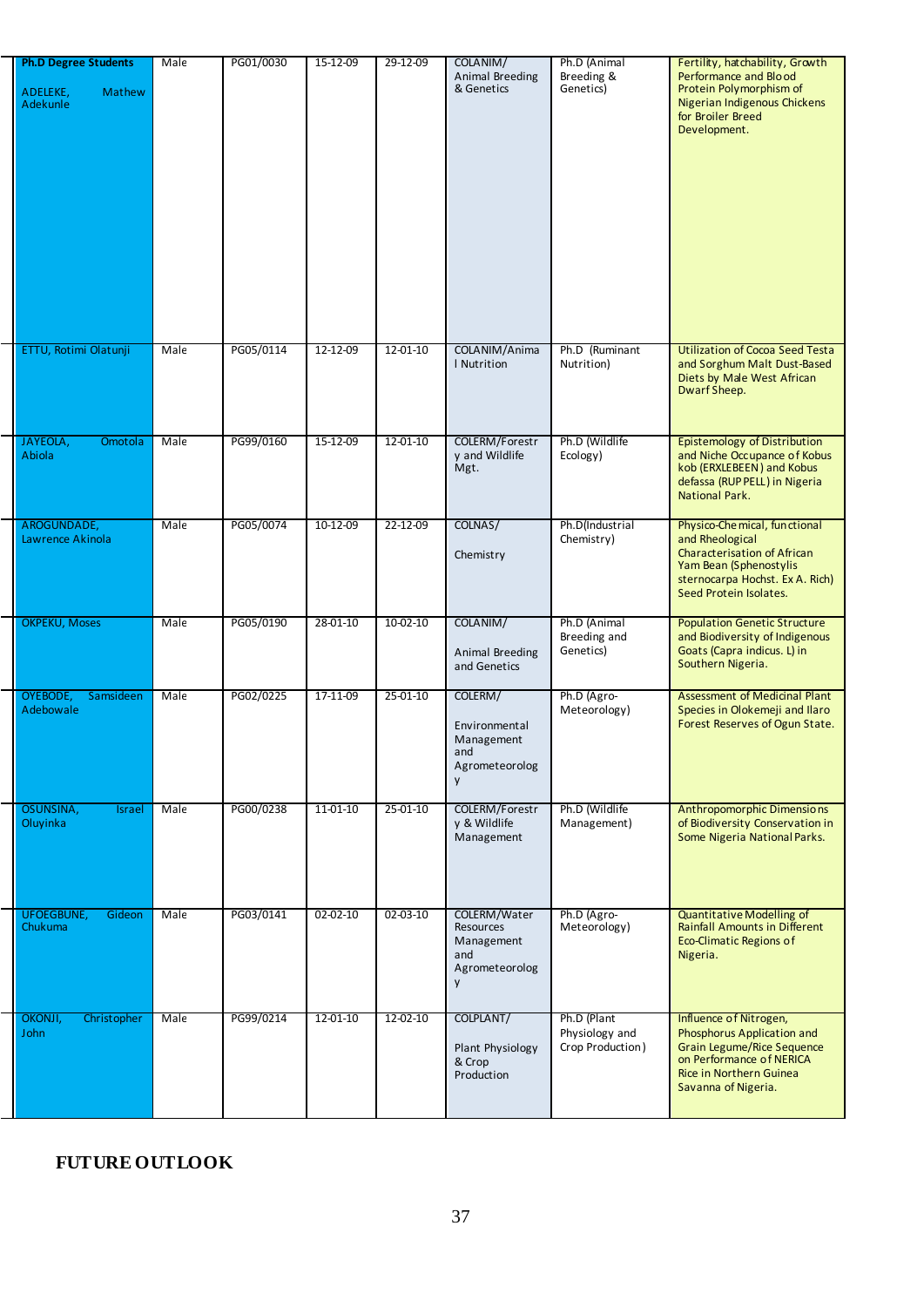The postgraduate School will be moving to a new building with well developed online students registration and data processing facilities as well as interconnectivity within the Postgraduate school. The building will also accommodate improved and accessible Postgraduate Library.

We look forward to re-establishing Postgraduate Scholarship awards for outstanding students from Colleges which may not benefit from the Central University Junior Research Fellowship awards where there are more than one first class graduate and reward outstanding theses at the doctoral level through rigorous screening procedures already approved by Senate in a paper submitted through Postgraduate Board in the early part of 2009.

#### **ACADEMIC COLLEGES**

# **COLLEGE OF AGRICULTURAL MANAGEMENT AND RURAL DEVELOPMENT (COLAMRUD)**



Professor S.O. Apantaku B.Sc. (Nsukka), M.Sc., Ph.D (Carbondale) Dean, College of Agricultural Management and Rural Development

The College of Agricultural Management and Rural Development is one of the eight Academic Colleges in the Universityl. It is the remaining part of the old College of Agricultural Management, Rural Development and Consumer's Studies (COLAMRUCS) which was created in 1988 out of the then School of Technology of the Old College of Science and Technology, Abeokuta. Currently, the College comprises of four academic departments as follows:

- 1. Department of Agricultural Economics and Farm Management (AEFM);
- 2. Department of Agricultural Extension and Rural Development (AERD);
- 3. Department of Communications and General Studies (CGNS).
- 4. Department of Agricultural Administration (AGAD)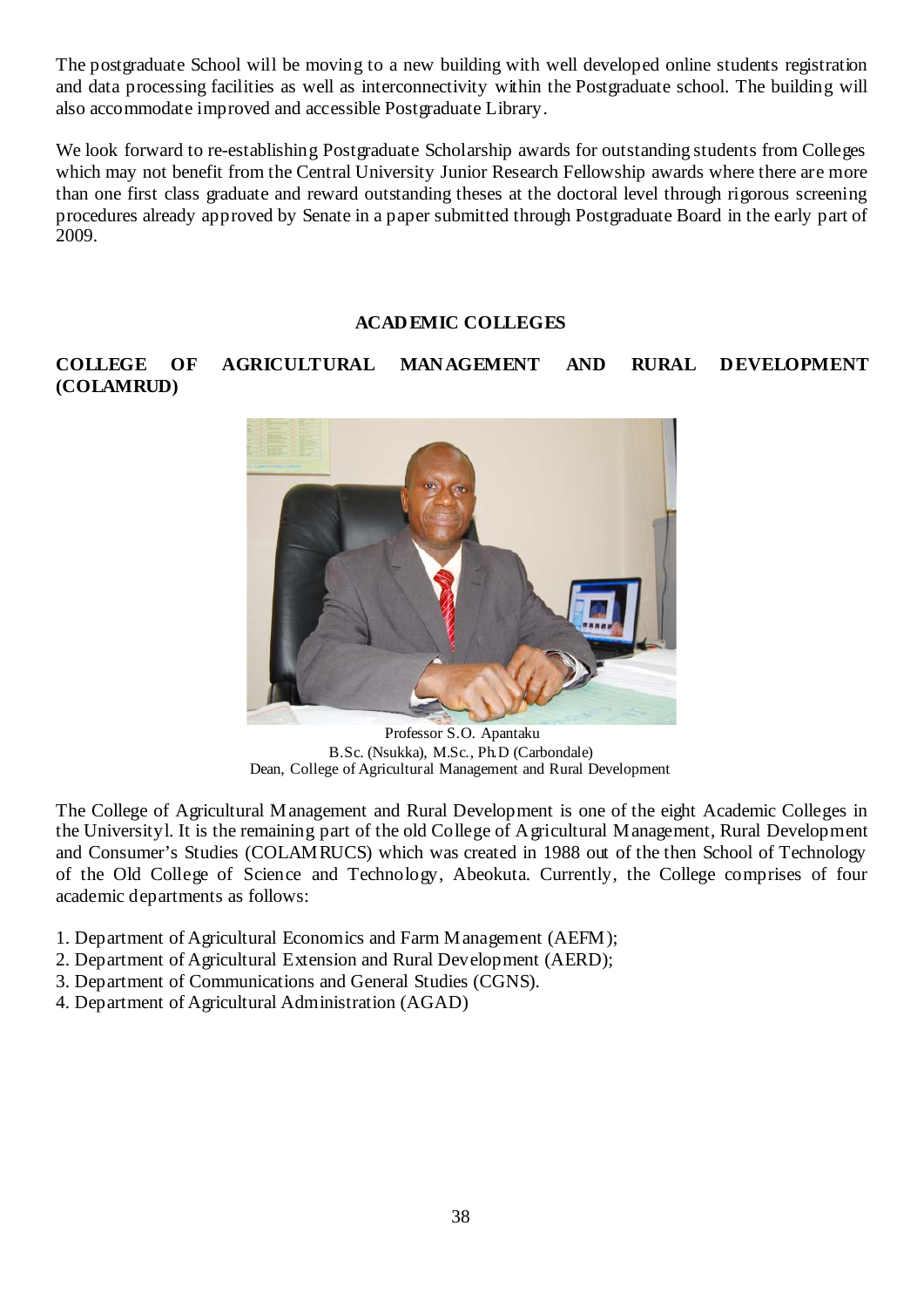

*Frontal view of the College of Agricultural Management and Rural Development* 

The College contributes to the Bachelor of Agriculture degree programme by offering both core and elect ive courses through its two Departments of Agricultural Economics and Farm Management as well as Agricultural Extension and Rural Development.

#### **Achievements**

Establishment of Resource Laboratory, acquisition of additional eleven laptops for students training, acquisition of soft copies of articles in all reputable international journals published between 2001 and 2009, 204 books and 26 monographs in Agricultural Economics and Farm Management. One of the Professors won the Uma Lele Award for the best paper in Gender Studies at the 2009 International Association of Agricultural Economics Conference in China. Three of the lecturers in Agricultural Economics and Farm Management were appointed consultants to Bill and Melinda Gates Foundation.

The Department of Agricultural Extension and Rural Development was able to attract an erudite scholar from South Africa. One of the lecturers won a Postdoctoral Fellowship of Japan Society for the Promotion of Science; two others won International Fellowships for Ph.D studies in University of Greenwich and Monbukagakusho Scholarship in Japan.

The impact of the Department of Communication and General Studies (CGNS) could be felt in the performance of the undergraduates. Their use of English Language is very good. The social behaviour of the students has also been improved tremendously. There is little or no criminal and deviant behaviour among the students.

Although the General Studies Department does not offer degree programmes, it offers General Studies courses to all students in areas of Philosophy, Politics, Sociology and English Language all of which broaden the knowledge of students beyond their immediate professional horizon.

The College is involved in various practical oriented research activities aimed at solving societal problems in the areas of innovation in agriculture.

In compliance with the tripodal mandate of the University, that is teaching, research and extension, the College provides resource persons as subject matter specialists for extension activities of the Agricultural Media Resources and Extension Centre (AMREC).

The Department of Agricultural Extension and Rural Development was established in 1983 from the philosophy of the University's mandate to enrich the Bachelor of Agriculture programme with agricultural extension, communication practices and rural sociology. This is an important aspect of the programme as it provides opportunity for students to have first hand training in practical extension services. The Department offers programmes leading to the award of Bachelors, Masters and Doctoral Degrees and Postgraduate Diploma in Agricultural Communication, Rural Development and Subject Matter Extension.